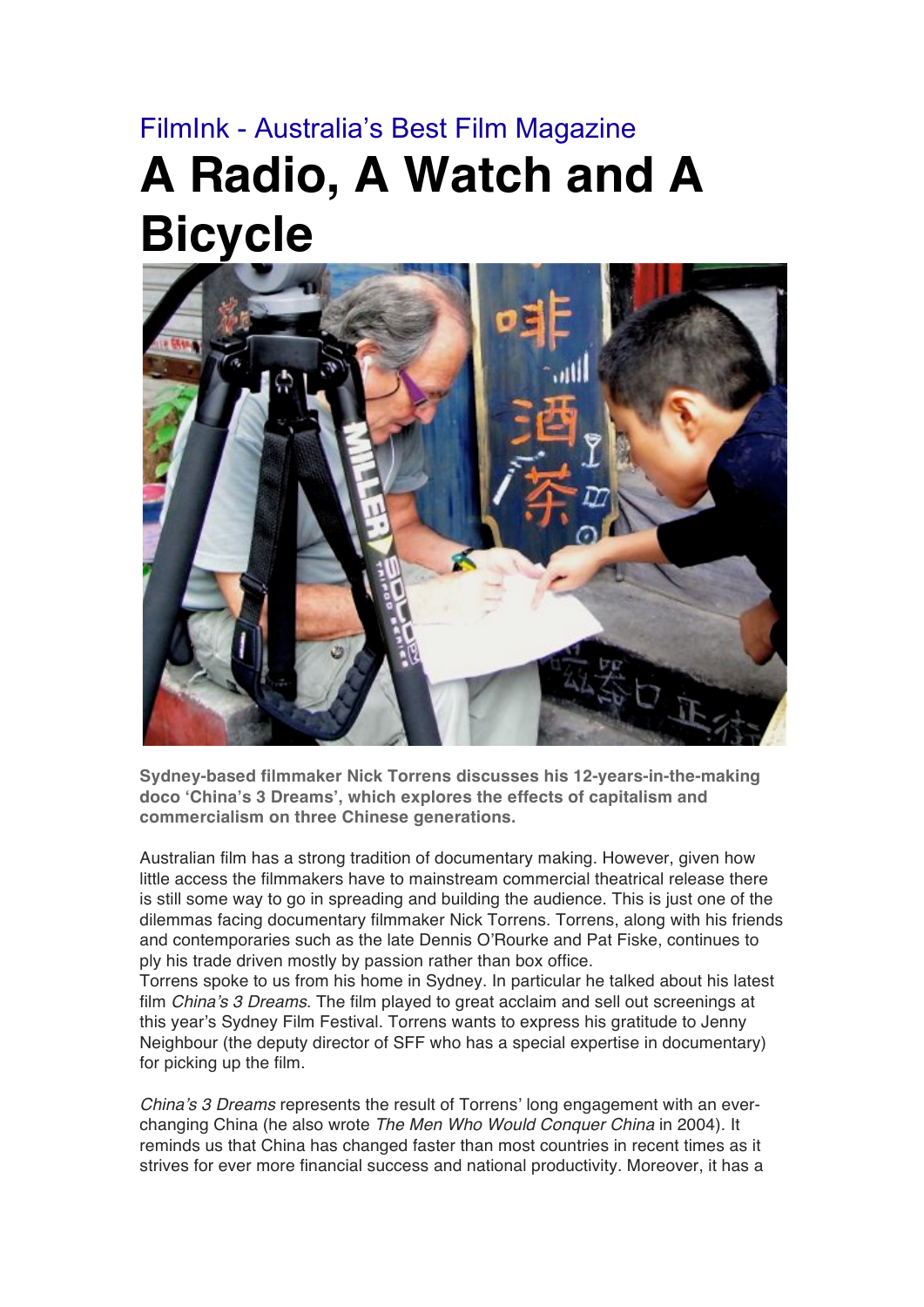unique political history. Only a generation and a half ago it was in the grip of Maoism and, in particular, the misguided forced changes of the Cultural Revolution which affected more or less the whole population. Torrens' film aims to capture some of that journey. He points out that the generation that experienced that movement (and, in some cases, was a direct agent in it) will not be around forever. Though the film is not *just* about the Cultural Revolution, it is an important index of social change. Torrens also tells of how he began to film in China increasingly as a sort of free agent. This partially improvised approach gave him rare access and documentary freedom. "I had no money but I was on my own. I was always filming. Sometimes I would find someone and then I would pay them an hourly rate or a day rate and we would film and that's how I was able to do it."

It is this local sense of ordinary Chinese lives and opinions that gives Torrens' film its sense of authenticity. For example, in relation to the aforementioned Cultural Revolution, it would not have been possible for it to happen without some diligence – even fanaticism – on behalf of ordinary Red Guards in local communities. However, the policy/movement is now largely repressed or forgotten. Torrens describes how he would stumble upon key local information. "We would talk to the people and they would say 'so and so, he was a Red Guard'. And then the man would say 'No, I wasn't a Red Guard'. And I thought; '*now* there's a good story, a Red Guard who wasn't a Red Guard!'"

Some of the film's most arresting moments come from filming the old Red Guard who tells his story in a disused cemetery which few foreigners would ever be allowed to visit. As he tells his story he starts to tear up partly through regret perhaps at what happened (and what he may have done) but also – and this is crucial – for the sheer sense of loss of the opportunity that might have been. The Red Guard ends the interview by walking away from camera. As he goes he calls out that the dream could still be recovered. China will be great once more. Indeed.



It also turns out that China's 3 dreams (originally in the pre-boom days the three 'dreams' for ordinary Chinese were said to be a radio, a watch and a bicycle) are nicely paralleled in his film by three generations. The oldest generation in the film are the grandparents' generation. They lived through this turbulent past that still haunts